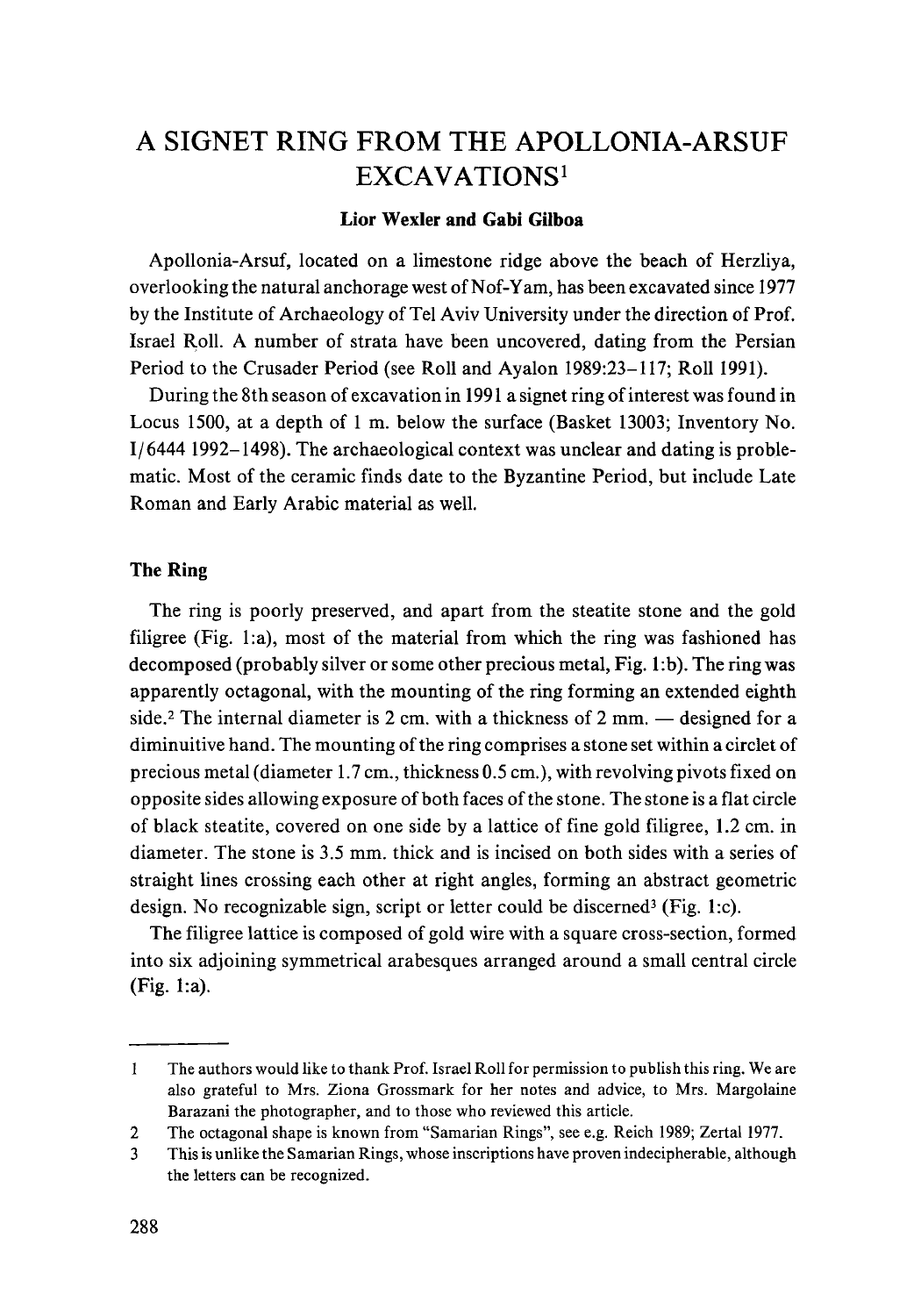

Fig. I

## **Parallels**

The motif of arabesques arranged around a central circle can be found in a variety of jewellery types  $-$  rings, necklaces, earrings, etc. It also appears on clay utensils of the Late Roman C ware, dating to the end of the Roman Period (Hayes 1972:357;Fig. 74:33i). Examples include bowls from Beth-yerah, which are imports from North Africa, known as "African Red-slip Ware".

Johns and Potter (1973:21-23) associate gold filigree design with the "Club of Hercules" style, comprising a large range of Roman jewellery generally found in contexts dating to the end of the 4th century C.E., though in England a small number have been found in 2nd century *C.B.* contexts.

A ring similar to our example was found in Grave IV on the western slopes of Beth-yerah (Delougaz 1960:28-29; Fig. 8; PI. 45; Israel Museum No. 30445). It is made of silver with a filigree bezel set within a circlet. The filigree is constructed of four arabesques soldered together in a fashion similar to the ring from Apollonia, but without the central element. The ring from Beth-yerah has a simple circlet which can be reversed like that from Apollonia. The Beth-yerah ring is dated to the Byzantine Period, along with the rest of the finds at the burial site *(ibid.).*

Another ring with a similar mounting was found in a treasure trove  $-$  the Thetford Treasure - from a Roman farming site in England (Johns and Potter 1973:60–61, 93; Fig. 16:21), and is dated to the 5th century C.E.<sup>4</sup> A gold filigree lattice which resembles the one from Apollonia is set inside a flat plate of green glass, which is in turn set into a circlet *(ibid.*: No. 21, p. 18). However, apart from the

<sup>4</sup> It should be noted that the end of the Roman Period in England was later than in Israel.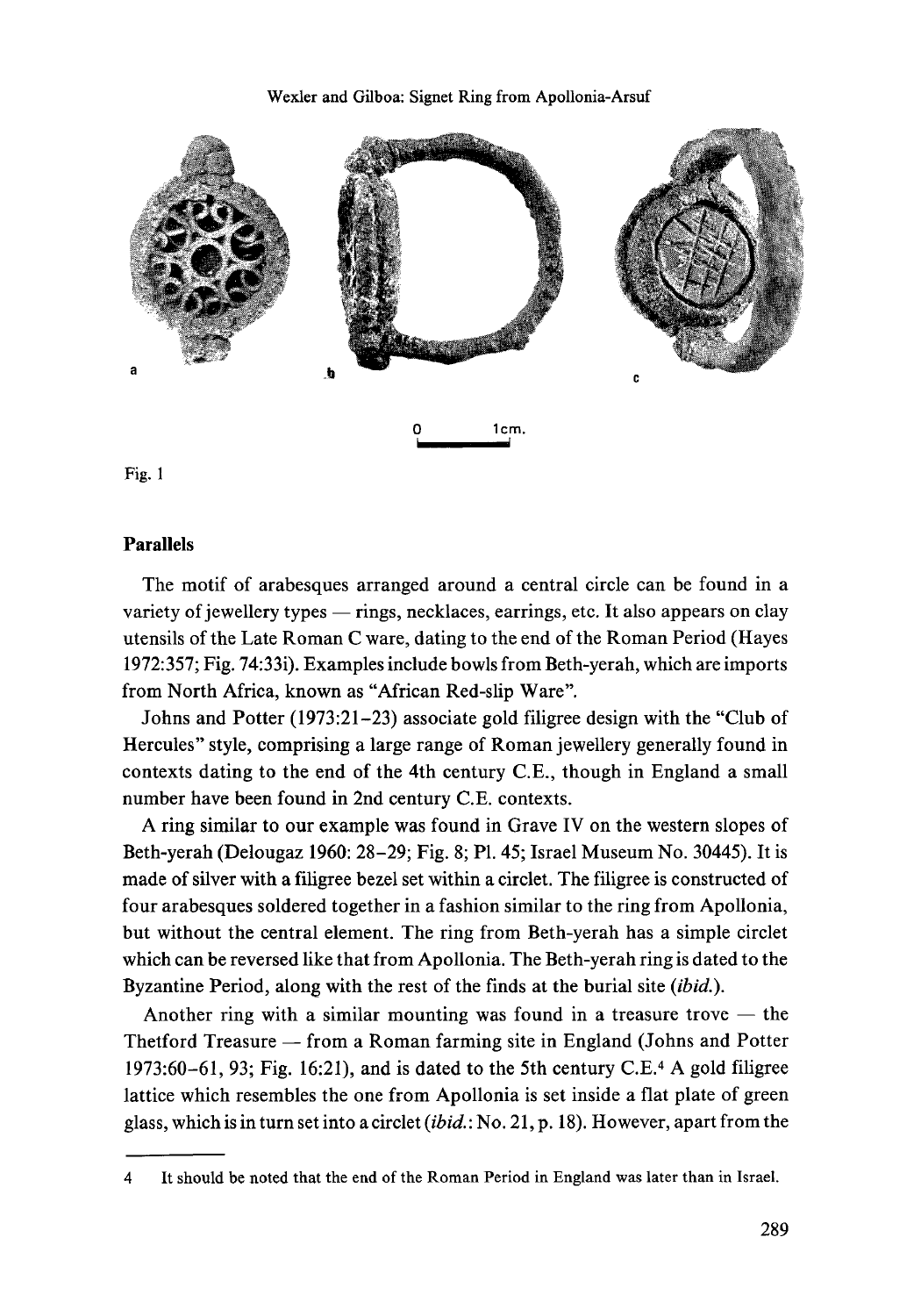#### Tel Aviv 21 (1994)

appearance of the filigree lattice, the Thetford ring is quite different in shape and is made of 96% gold.

On a necklace found in a trove of jewellery from the East Tower at Caesarea, five adjoining arabesques of worked gold are found on either side of the clasp (Dell'Amore 1965:241-242; Fig. 291, e-299). The necklace is dated to the 6th-7th centuries C.E. by the excavators.

Two Fatimid earrings recovered in the excavations at Jerusalem and dated to the 7th-8th centuries C.E (Ben-Dov 1982:323-341; Fig. on p. 333), each comprise two circles containing gold tracery. The tracery varies in the number of arabesques used, and a central circle element was used in one of the earrings, but not in the other. The work in the earrings is of lesser quality than that of the ring found at Apollonia, and may be a later imitation of the style of the ring.

A well-known ring type of the Byzantine period consists of a strip of bronze folded into an octagonal shape, and features inscriptions and designs on the outer surfaces (Vikan 1984:69, 83-85). Vikan (1991:1796) defines two types of rings when he notes the Roman predilection for "gemstone intaglios with figural devices", as opposed to "metal bezels with incised inscription" associated with the Byzantine Period. However, the ring from Apollonia is quite different from both these types, closer perhaps to the Roman style.

#### **Summary**

The geometric designs inscribed on both sides of the black steatite stone are pro bably the seal of the wearer of the ring. The gold filigree is setinto the mounting and covers one side of the stone, preventing use of that side of the seal. A number of possible reasons for this are: the continued use of the ring by a woman after marriage; inheritance of the ring; a mistake made by the craftsman when inscribing the stone. Any of these situations would have required a new inscription on the second side of the stone, and the covering of the earlier inscription.

The ring from Apollonia comprises design motifs used in jewellery and clay utensils found in contexts of the Late Roman Period (end of 4th-early 5th century C.E.), Byzantine Period and later. Although rings of the same design are unknown, comparable examples of the ring's most prominent feature - the gold filigree, can be found in other rings and jewellery pieces.

It should be emphasized that the dating of precious items according to the archaeological context in which they were found can be misleading. The inherent value ofjewellery generally results in its continued use over decades, even centuries, thus the decorative style may predate the context of the final use of an item. In light of the above, it seems that the signet ring from Apollonia dates to the Late Roman Period, 4th-5th centuries C.E.